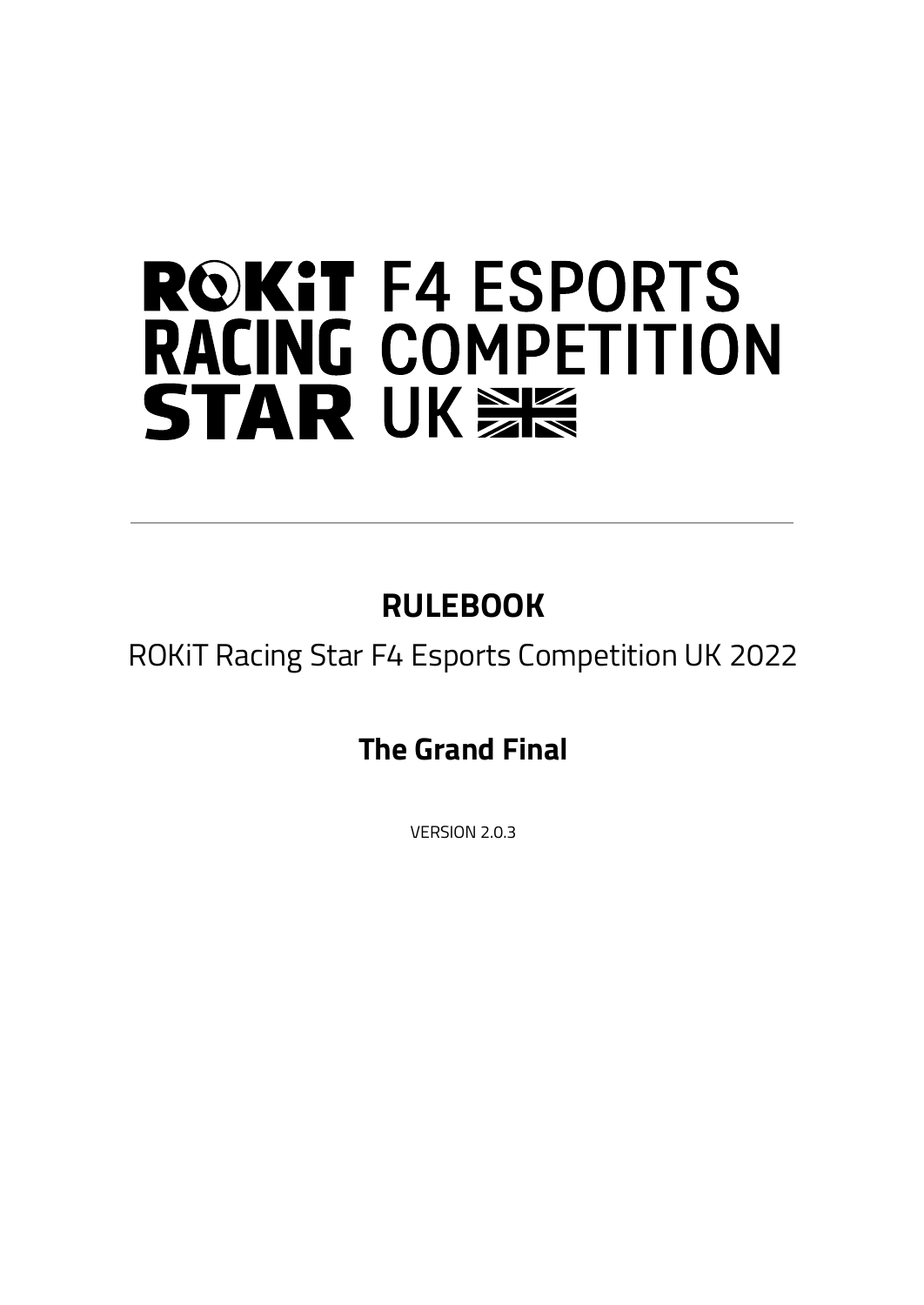

**PU** RACING

<span id="page-1-0"></span>

| Index                                        | 2  |
|----------------------------------------------|----|
| <b>A. GENERAL INFORMATION</b>                | з  |
| 1.0 Introduction                             | 3  |
| 2.0 Glossary                                 | 4  |
| 3.0 Staff List Grand Final                   | 4  |
| 3.1 Staff                                    | 4  |
| 3.2 Race Control and Stewards                | 4  |
| 4.0 General rules                            | 4  |
| 4.1 Reading and understanding the rules      | 4  |
| 4.2 General Behaviour                        | 5  |
| 4.3 Cheating and usage of external software  | 5  |
| 4.4 Decisions by the Staff                   | 5  |
| 5.0 Organiser                                | 5  |
| 6.0 Declaration of Consent                   | 6  |
| 7.0 Data Privacy                             | 6  |
| 8.0 Premature Termination of the Competition | 6  |
| 9.0 Changes                                  | 6  |
| 10.0 Legal disclaimer                        | 6  |
| <b>B. PARTICIPATION &amp; REGULATIONS</b>    | 8  |
| 11.0 Entry criteria                          | 8  |
| 11.1 Size                                    | 8  |
| 11.2 Code of Conduct                         | 8  |
| 11.3 Behaviour on the simulators             | 8  |
| 11.4 Entry fees                              | 8  |
| 12.0 Car and liveries                        | 8  |
| 13.0 Track                                   | 9  |
| 14.0 Grand Final Race and Qualifying         | 10 |
| 14.1 Pre-Qualification                       | 10 |
| 14.2 Qualifying                              | 10 |
| 14.3 Race                                    | 10 |
| 14.4 Final score                             | 11 |
| 14.5 Final score ties                        | 11 |
| 14.6 Unfinished races                        | 11 |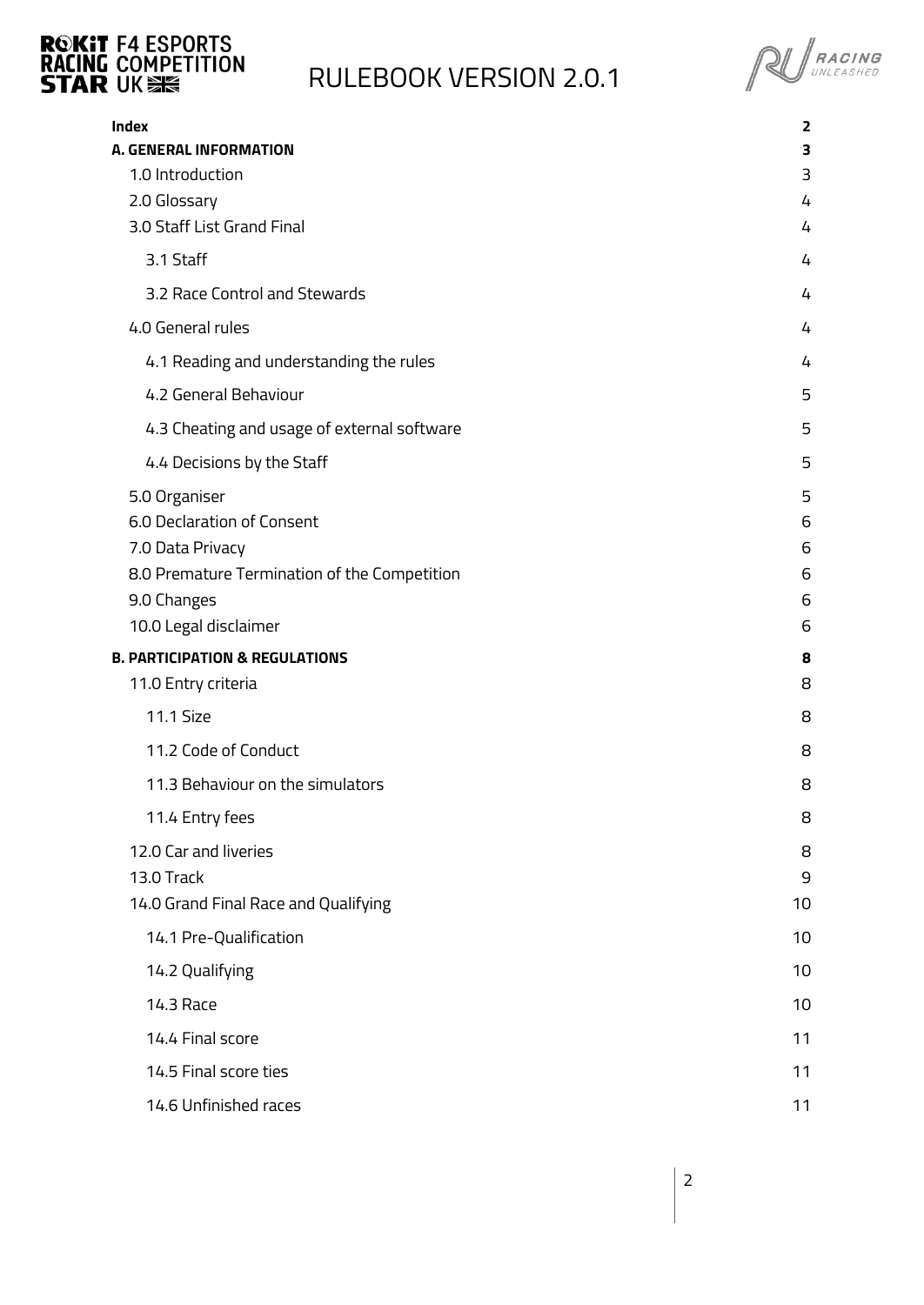

**RU** RACING

| 14.7 Simulator failure          | 11 |
|---------------------------------|----|
| 14.8 Race day timetable         | 12 |
| 14.9 Mandatory drivers briefing | 12 |
| 15.0 Settings                   | 13 |
| 15.1 Simulator Settings         | 13 |
| 15.2 Server settings            | 13 |
| 16.0 Prizes                     | 14 |
| 17.0 Incidents and Penalties    | 14 |
| 17.1 Start                      | 14 |
| 17.2 First lap                  | 14 |
| 17.3 End of the Race            | 14 |
| 17.4 Track limits               | 14 |
| 17.5 Reporting Incidents        | 15 |
| 17.6 Penalties                  | 15 |
| 17.7 Flags                      | 17 |
|                                 |    |

### <span id="page-2-0"></span>**A. GENERAL INFORMATION**

#### <span id="page-2-1"></span>**1.0 Introduction**

Racing Star has brought together pioneers in motorsport to create an exciting new talent competition in which you have a chance to win a never-seen-before prize: a racing seat in Formula 4!

After the 5 rounds of sim racing, the grand finale has arrived to determine the ROKiT Racing Star F4 Esports champions. The boy and girl winner will be awarded professional driver training from the UK's sport's governing body, Motorsport UK, to prepare them to drive for the ROKiT Formula 4 Racing Star team and race in the 2023 British F4 Championship.

The boys and girls who have qualified through the online qualification conducted by RaceRoom will be invited to Bolton on 14 and 15 May to participate in the grand final of the ROKiT Racing Star F4 Esports Championship. The invitation will include accommodation for each finalist, including one parent/ guardian in one room.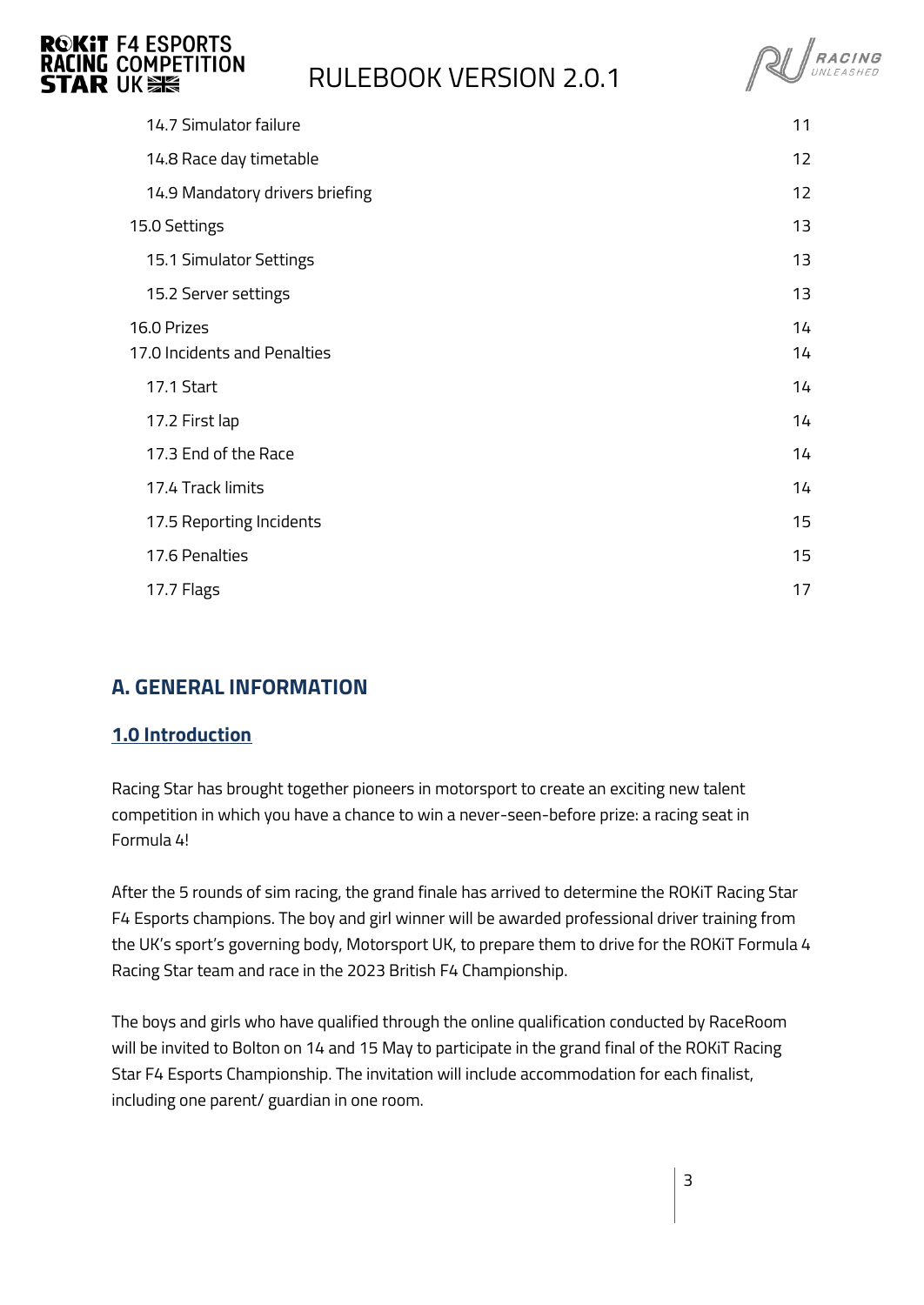# **ROKIT F4 ESPORTS**

## **RACING COMPETITION**<br>**STAR** UK **SK**

**RU** RACING

The Grand Final takes place on Assetto Corsa with professional simulators provided by Racing Unleashed. Two separate competitions will be held for boys and girls to give everyone an equal opportunity to participate in this unique competition.

More information can be found on the website[: https://www.racingstar.com/](https://www.racingstar.com/) and the official ROKiT Racing Star Discord server [https://discord.gg/hxeNEKgMTS.](https://discord.gg/hxeNEKgMTS) 

### <span id="page-3-0"></span>**2.0 Glossary**

- Driver: Person that drives in the competition.
- Staff: Person(s) organising the leagues for Racing Unleashed.
- Voice Chatting: Speech between two or more persons, usually via TeamSpeak, but refers to contact through any other software.
- Official Discord: Free software that can be used to connect with communities, send text messages and call each other. The official ROKiT Racing Star Discord server is used for important announcements and as a place where participants can communicate with each other.

### <span id="page-3-1"></span>**3.0 Staff List Grand Final**

#### <span id="page-3-2"></span>**3.1 Staff**

The teams behind Racing Unleashed and ROKiT Racing Star are part of the Staff and can be contacted via email as follows:

- Racing Unleashed, Stephan Fässler[: stephan.faessler@racing-unleashed.com](mailto:stephan.faessler@racing-unleashed.com)
- Racing Star, contact@racingstar.com

#### <span id="page-3-3"></span>**3.2 Race Control and Stewards**

Race Control and the Stewards for the Grand Final are assigned by Racing Unleashed. They will monitor the different sessions online from Kemptthal, CH and on-site in Bolton.

### <span id="page-3-4"></span>**4.0 General rules**

#### <span id="page-3-5"></span>**4.1 Reading and understanding the rules**

Every driver participating in the Grand Final of the ROKiT Racing Star F4 Esports Competition agrees to the rules by entering and agrees to obey to the rules. If you have questions about the rules, ask the staff mentioned above via email.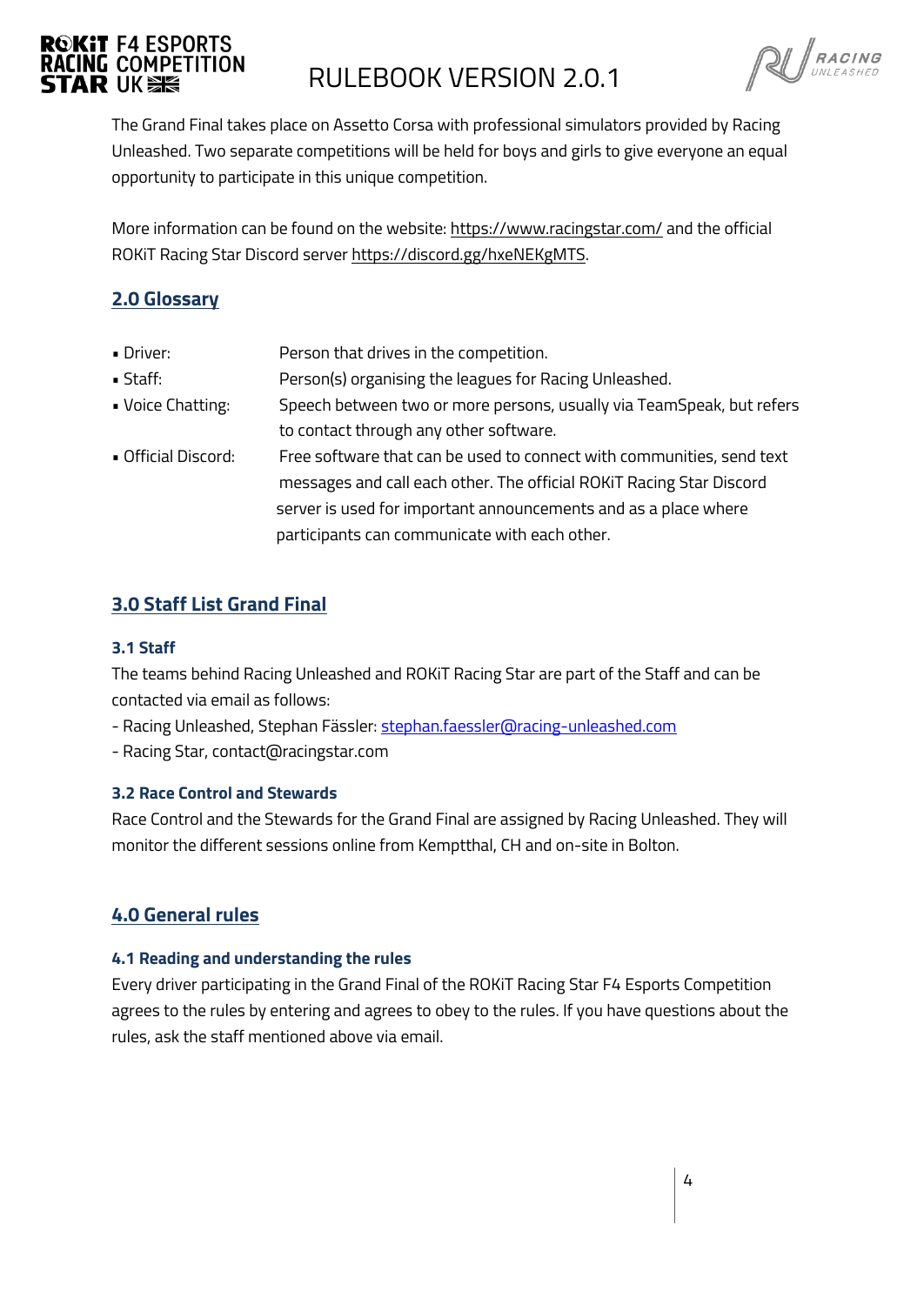

### **RACING COMPETITION**<br>STAR IIK SE

**RU** RACING

#### <span id="page-4-0"></span>**4.2 General Behaviour**

Every driver participating in the ROKiT Racing Star F4 Esports Competition must behave well. Any discriminatory or offending actions, words, posts, or contents are forbidden and can lead to permanent exclusion from the events.

#### <span id="page-4-1"></span>**4.3 Cheating and usage of external software**

It is not allowed to use external programs, devices or data that alter the functions of the simulation to gain a competitive advantage. Drivers caught cheating in any part of the competition will be excluded from the Grand Final of the ROKiT Racing Star F4 Esports Competition.

#### <span id="page-4-2"></span>**4.4 Decisions by the Staff**

The decisions made by the Racing Unleashed or Racing Star Staff are binding. If a situation is not covered by the rules, Race Control and the Stewards will have the final decision on it. Any statements made by the Racing Unleashed or Racing Star Staff on the Forums, at Events, in Voice Chatting, that are specified as rules, also count as rules and have to be accepted by all drivers.

#### <span id="page-4-3"></span>**5.0 Organiser**

The competition is organized by: RACING STAR E-SPORTS LIMITED Richmond House, Walkern Road, Stevenage, SG1 3QP United Kingdom

For questions regarding the competition: <https://www.racingstar.com/contact-us/>

The Grand Final is organized by: Racing Unleashed AG Lorzenparkstrasse 10 6330 Cham **Switzerland** 

For questions regarding the sporting regulations: [stephan.faessler@racing-unleashed.com.](mailto:stephan.faessler@racing-unleashed.com)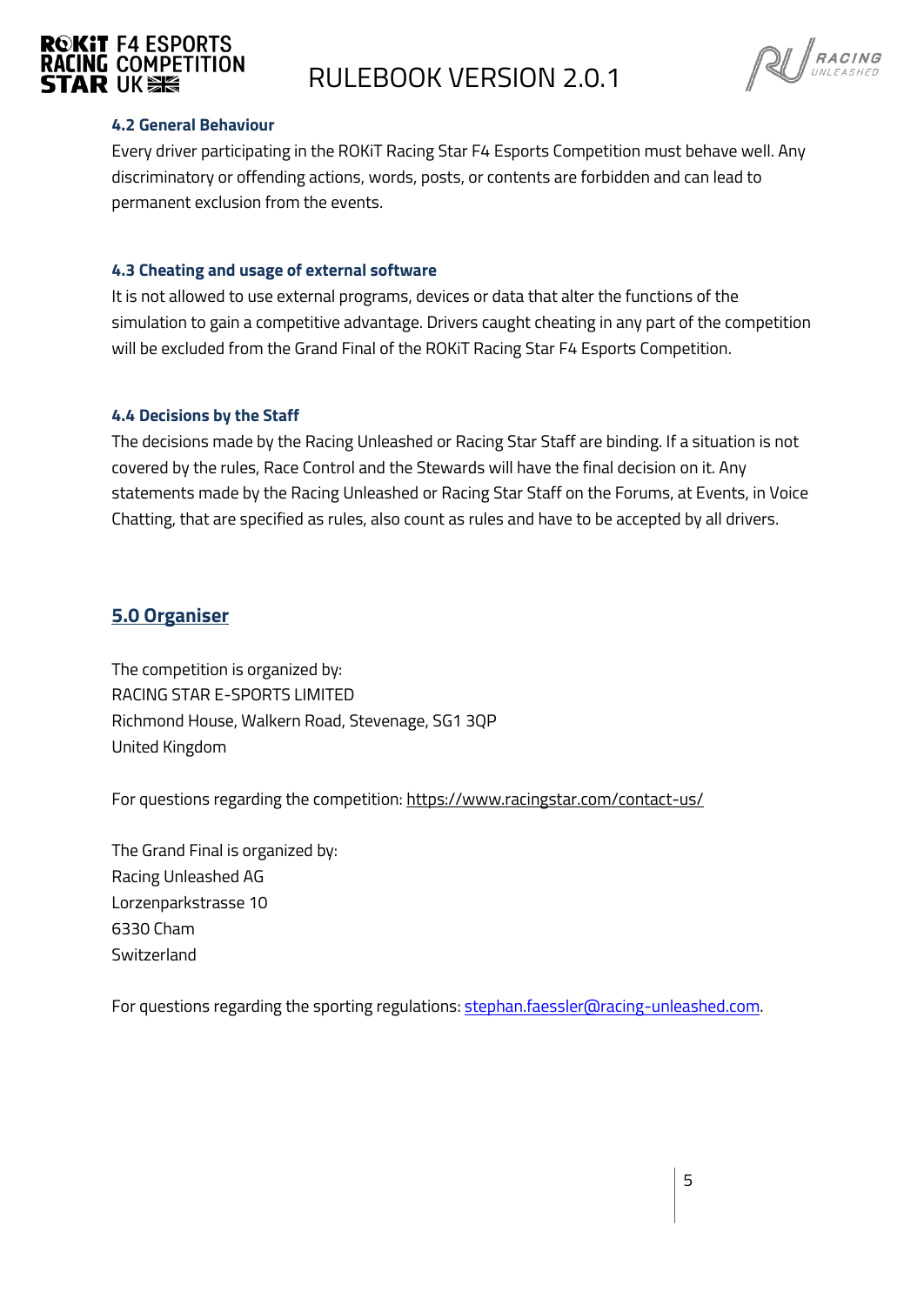

$$
\text{R} \cup \text{R} \text{ACING} \atop \text{UNLEASHED}
$$

#### <span id="page-5-0"></span>**6.0 Declaration of Consent**

The drivers agree that their names will appear in live streams and press releases handled by all partners of this competition.

The drivers agree that Racing Unleashed, Racing Star and the partners of the ROKiT Racing Star F4 Esports Competition can make and broadcast photographs and movie recordings (e.g. internet stream), on which the winners are identifiable, as well as statements, interviews and similar, captured on audio and video. Racing Unleashed and Racing Star are entitled to use these recordings.

#### <span id="page-5-1"></span>**7.0 Data Privacy**

All personal data is collected and processed in accordance with the statutory provisions governing data protection in the UK. Only the personal data that is required to handle the competition, communication and prize are collected and forwarded to partners of Racing Star. All employees and partners of Racing Star are obliged by Racing Star to maintain data secrecy. Data is only transferred to state agencies or authorities within the framework of legal regulations. The participant agrees to this. The data is deleted after the competition has been carried out.

#### <span id="page-5-2"></span>**8.0 Premature Termination of the Competition**

Racing Unleashed or Racing Star have the right to terminate or cancel the Grand Final at its discretion at any time. No claims can be derived from any premature termination.

Racing Unleashed has the right to exclude one or more participants from participating in the competition in the event of manipulation or attempted or suspected manipulation.

#### <span id="page-5-3"></span>**9.0 Changes**

Racing Star and Racing Unleashed explicitly reserve the right to amend or modify the rulebook and conditions at any time, with effect for the future. The version number of the rulebook is specified in the header.

<span id="page-5-4"></span>The latest version of the rulebook can always be found on the Racing Star website.

#### **10.0 Legal disclaimer**

There is no legal recourse. The law of the UK applies exclusively, and the jurisdiction of Racing Star applies in the event of a dispute. If any of the above-mentioned provisions in these conditions of entry should be ineffective or contain a loophole, the other provisions shall remain unaffected by this. Ineffective or incomplete provisions shall be maintained with effective content which comes as close as possible to reflecting the sense of the ineffective content.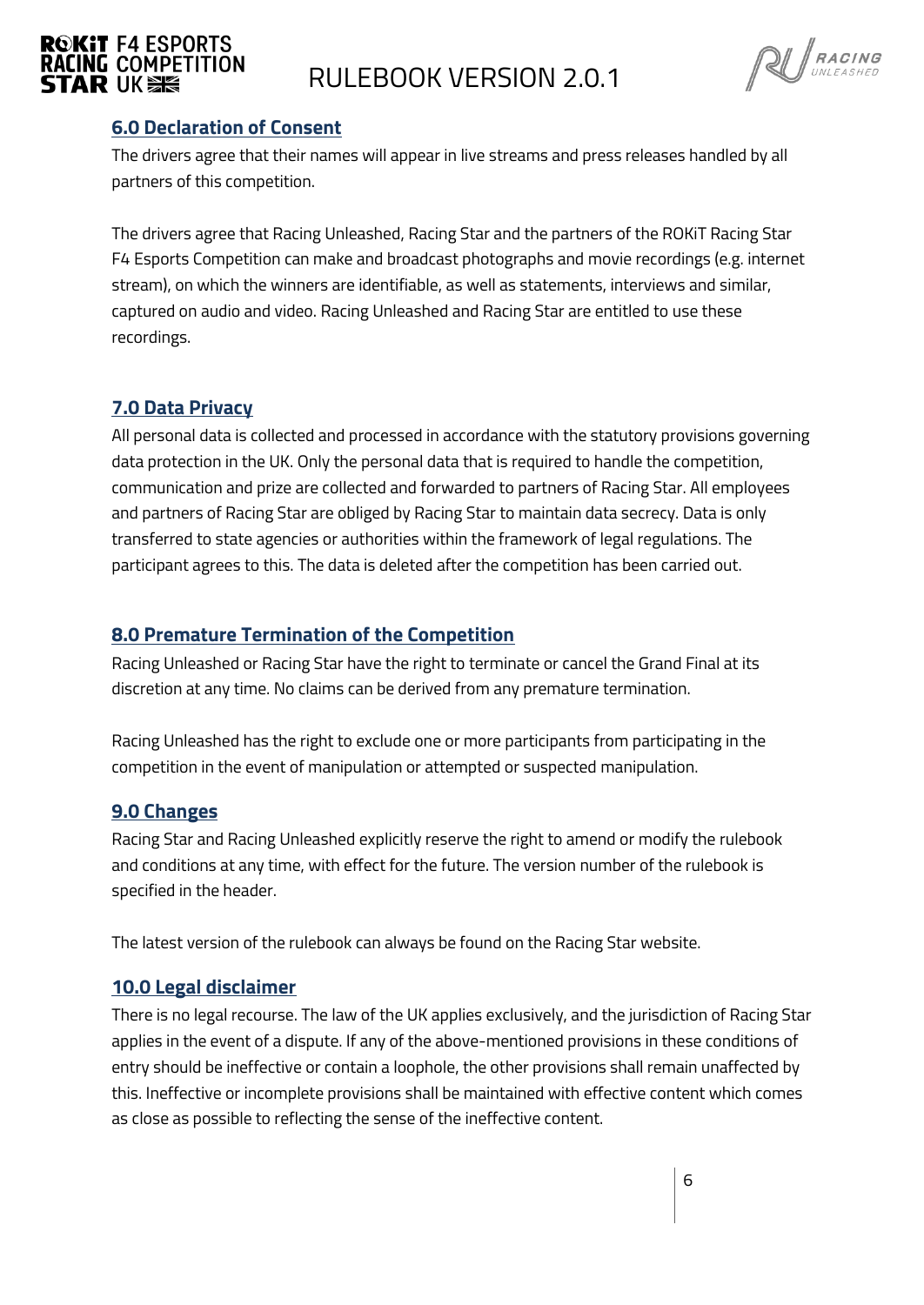



By participating, the user automatically accepts the conditions of entry.

Racing Unleashed and Racing Star excludes any liability for damages caused by using the Racing Unleashed simulator(s).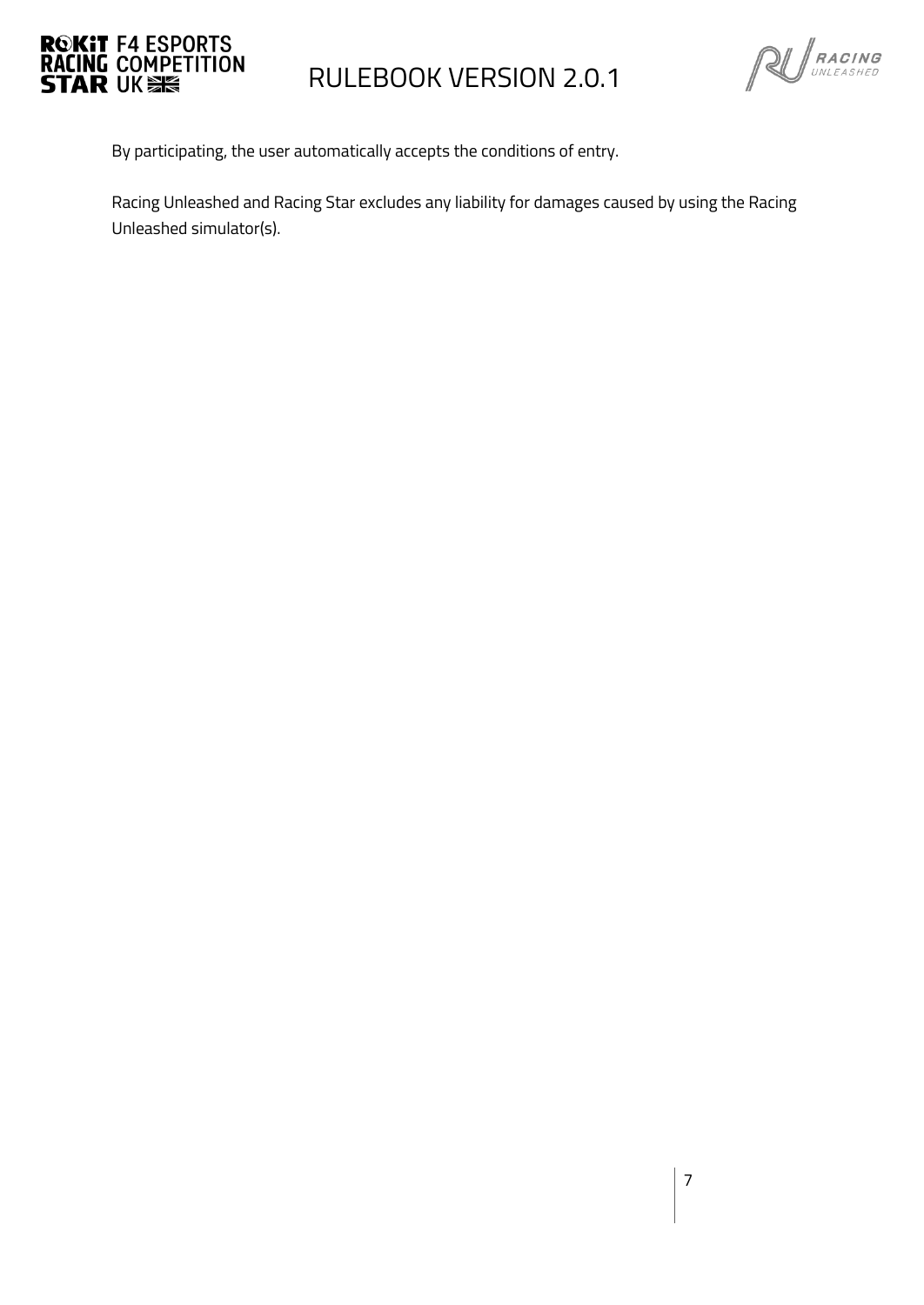

### **RACING COMPETITION**<br>**STAR** UK **SK**



#### <span id="page-7-0"></span>**B. PARTICIPATION & REGULATIONS**

#### <span id="page-7-1"></span>**11.0 Entry criteria**

Racing Unleashed Staff has the right to deny any entries without giving reasons.

#### <span id="page-7-2"></span>**11.1 Size**

Competitors must be at least 155 cm tall. Racing Unleashed AG reserves the right to deny participants access to the simulators if the relevant participant is restricted or prevented from operating the simulator on health grounds.

#### <span id="page-7-3"></span>**11.2 Code of Conduct**

All Competitors must behave professionally and be sportsmanlike and fair. Competitors are obliged to act professionally and positively, also toward the media. In particular, they must refrain from making any statements about the ROKiT Racing Star Competition, public event and/or Racing Star and Racing Unleashed and its staff, which could damage the business operations, its reputation or image or that of its staff. Inappropriate behaviour, as well as provocative or otherwise offensive statements and comments, may be punished by the officials. This includes, amongst other things, hate speech, insults, threats, slander, obscenities, discriminatory, racist, or otherwise conspicuous behaviour.

#### <span id="page-7-4"></span>**11.3 Behaviour on the simulators**

Competitors are instructed on the use of the simulators by Racing Unleashed staff. Competitors must ensure that all their pockets (trouser, shirt, etc.) have been emptied and watches have been removed from their wrists before they start driving. Valuables can be deposited next to the simulators. Racing Unleashed declines any liability for valuables. After using the simulators, participants must ensure that all personal belongings are removed. Participants pledge to handle the simulators and associated technical equipment properly and carefully. No valuables, wearables, personal affects, mobile phones etc., can be placed on top of the triple monitor setup and housing. No food or beverage is allowed in or around the simulator.

#### <span id="page-7-5"></span>**11.4 Entry fees**

Participation in the competition is free. There is no entry fee.

#### <span id="page-7-6"></span>**12.0 Car and liveries**

The "RSS" F4 will be used with 8 different liveries which match the colours of the simulators that are used for the Grand Final.

You can find more information about the car on https://racesimstudio.com/formula-rss-4-profile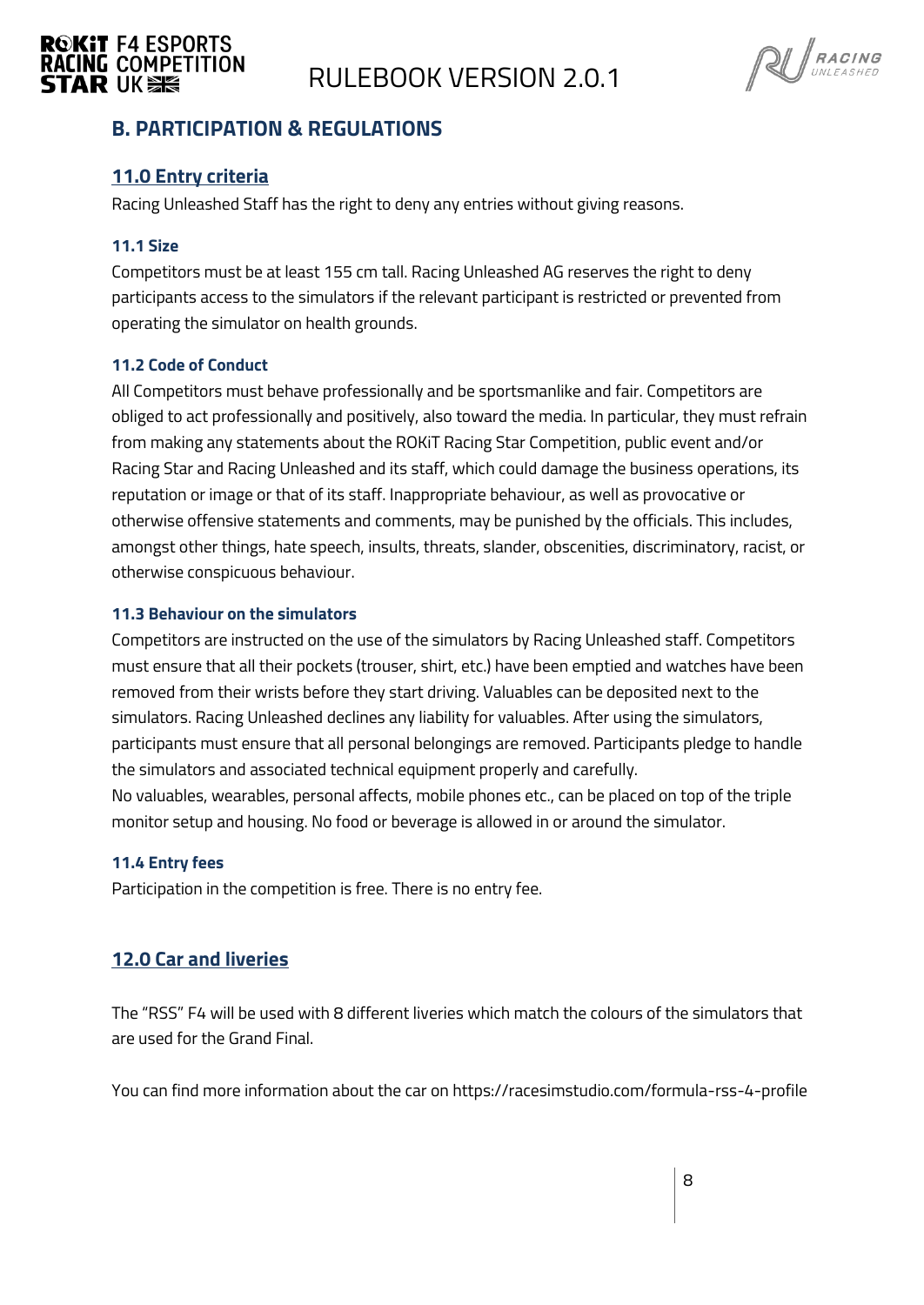



#### <span id="page-8-0"></span>**13.0 Track**

The ROKiT Racing Star F4 Esports Competition Grand Final will take place on a secret track. This secret track will be revealed on Saturday, May 14th.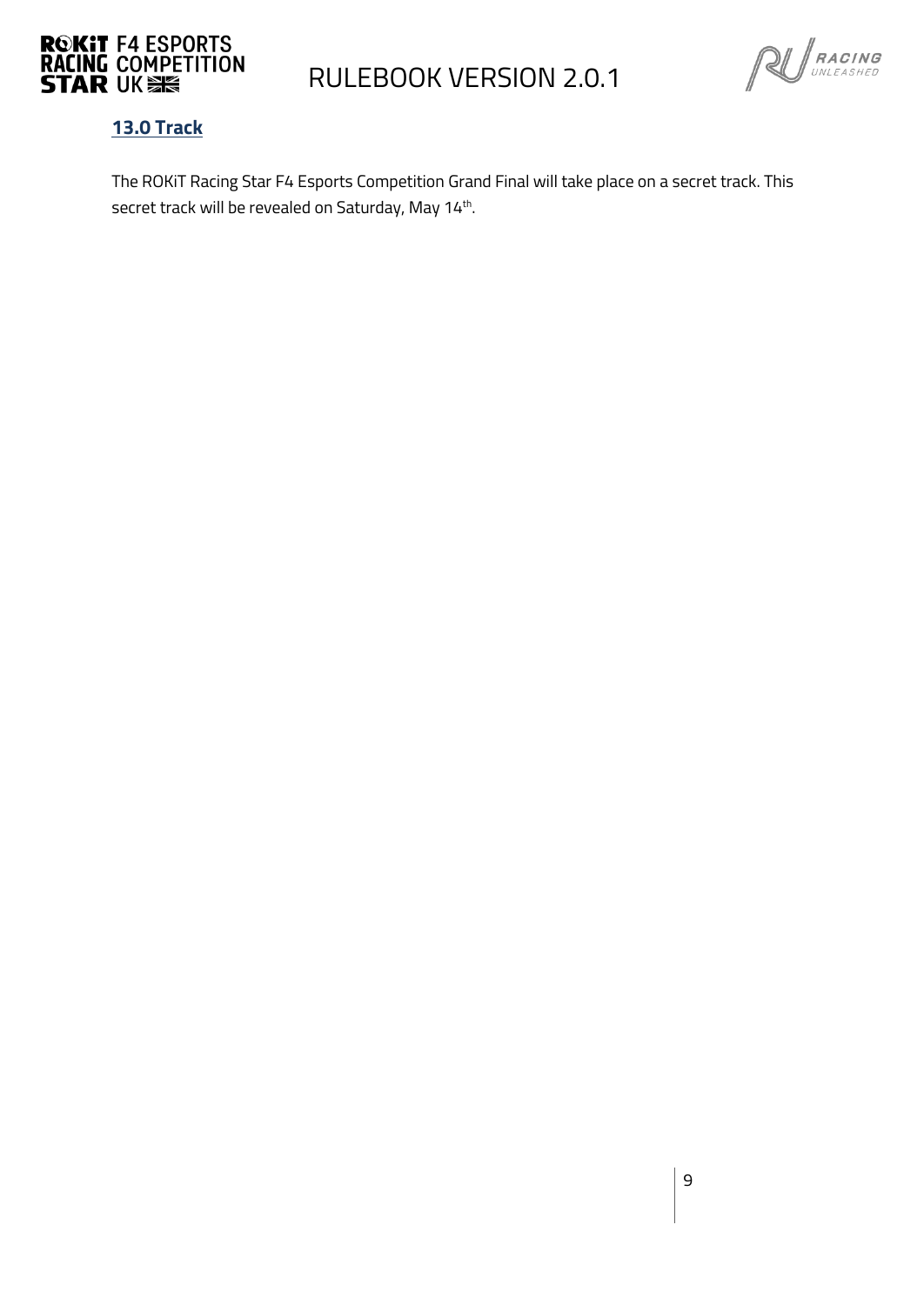

$$
\text{R} \cup \text{R} \text{ACING} \atop \text{UNLEASHED}
$$

#### <span id="page-9-0"></span>**14.0 Grand Final Race and Qualifying**

The Grand Final will take place in Bolton, UK, on the 14th and 15th of May. It takes place on Assetto Corsa with professional simulators provided by Racing Unleashed. Two separate competitions will be held for boys and girls to give everyone an equal opportunity to participate in this unique competition.

The Pre-Qualification of all the qualified competitors takes place on Saturday 14th of May. The main races with the eight remaining boys and girls who have qualified for the final race will take place on Sunday 15th of May.

#### <span id="page-9-1"></span>**14.1 Pre-Qualification**

Due to more boys than girls, there will be a pre-qualification on Saturday for all 16 qualified boys. The Pre-Qualifying consists of two individual races. Each contains 8 boys who are drawn into the respective race. The 8 fastest boys (fastest laps) will qualify and proceed to the next round on Sunday.

#### <span id="page-9-2"></span>**14.2 Qualifying**

The grid position for the first of the two main races on Sunday will be determined by a 15 min hot lap session. During the 15 min session participants can make as many attempts as possible to get a fast-qualifying lap. The fastest time recorded will be counted as the qualification lap and determine the starting grid position for the first of the two main races on Sunday. Since each qualifying is held in a multiplayer online format, all competitors must ensure and give way to faster competitors on track to complete "clean" hot laps. Any competitors exercising risky behaviours may be disqualified from future races. The main objective is not to race competitors but only against his or her best time.

#### <span id="page-9-3"></span>**14.3 Race**

The two main races on Sunday will both be taking place separately. The starting grid for the second race will be determined by the race results of the first main race. The winner of this race will start from pole position in the second race.

The race has a total duration of 18 laps and will end after the last competitor has crossed the finish line after the winner of the race has completed his 18 laps.

The points for both races will be awarded as follows:

| $\overline{1}$ st | $\neg$ nd | $\mathsf{C}$ | $\overline{I}$ . En | <b>口th</b> | ctn | oth. | o <sub>th</sub> |
|-------------------|-----------|--------------|---------------------|------------|-----|------|-----------------|
| つに<br>رے          | 1 C<br>ີ  |              | . .                 |            |     |      |                 |

One additional point will be awarded to the competitor scoring the race's fastest lap.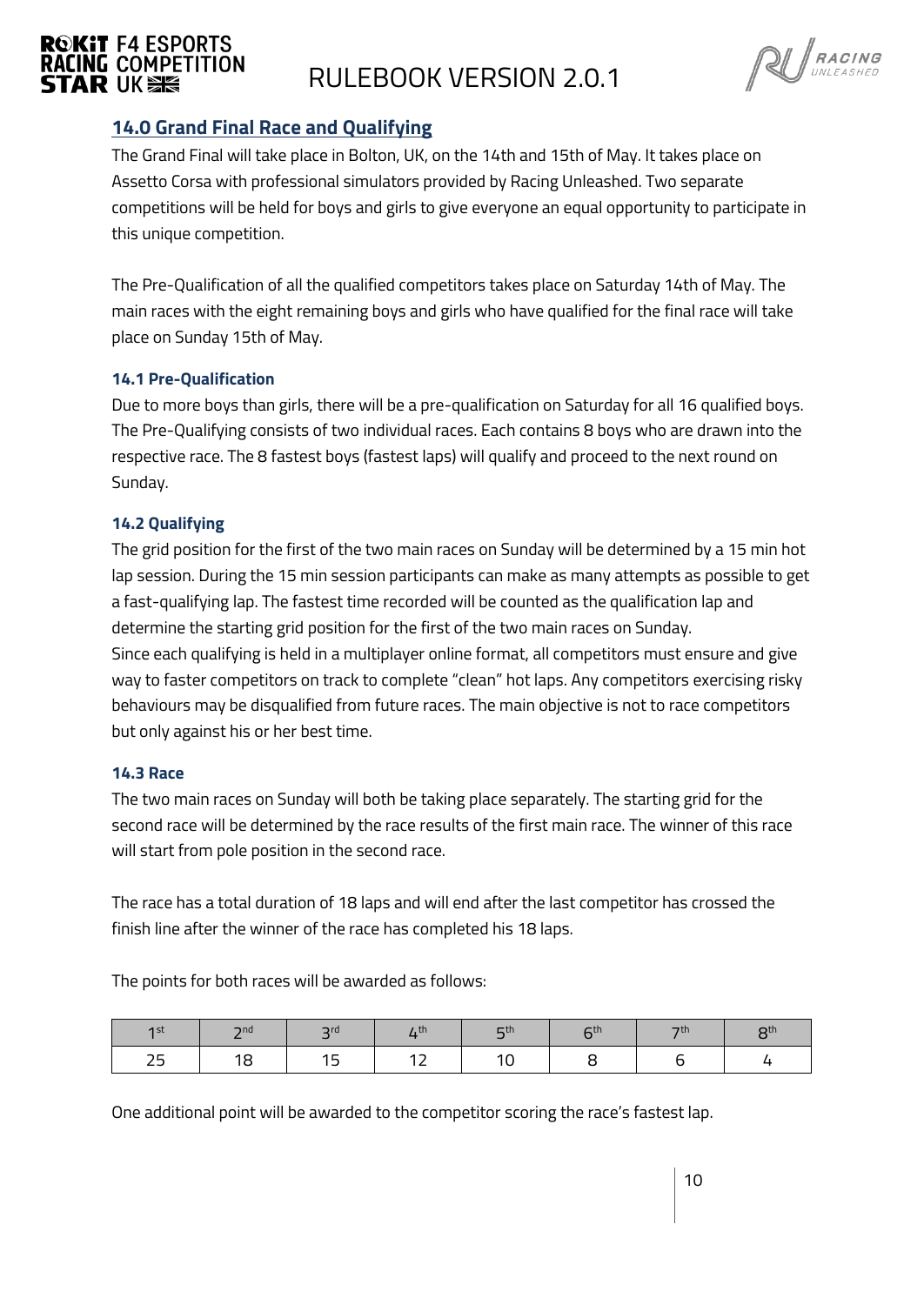



#### <span id="page-10-0"></span>**14.4 Final score**

The total number of points after the two main races on Sunday determines the final standings of the ROKiT Racing Star F4 Esports Competition. The title of '2022 ROKiT Racing Star' will be awarded to the boy and girl with the highest number of points from the two individual races.

#### <span id="page-10-1"></span>**14.5 Final score ties**

If there is a tie, the winner will be determined by the following descending ruleset:

- 1. The fastest lap time of the two races.
- 2. The second fastest lap time of the two races.

#### <span id="page-10-2"></span>**14.6 Unfinished races**

If a race cannot be completed for any reason (and cannot be resumed), the following measures will be taken:

- no points will be awarded if the leader has completed less than ten laps;
- half points will be awarded if the leader has completed more than ten but less than 13 laps;
- full points will be awarded if the leader has completed 13 or more laps.

#### <span id="page-10-3"></span>**14.7 Simulator failure**

Should, for whatever reason, one simulator lose connection to the server, have technical issues, or stop working completely, the race will go on as normal and the particular simulator is considered out of the race. However, if this happens before the start of the race, the Stewards can decide to restart the session.

Should, for whatever reason, two or more simulators lose connection to the server, have technical issues, or stop working completely, the race will be aborted and counts as an unfinished race. However, if this happens before the start of the race or immediately after, the Stewards can decide to restart the session.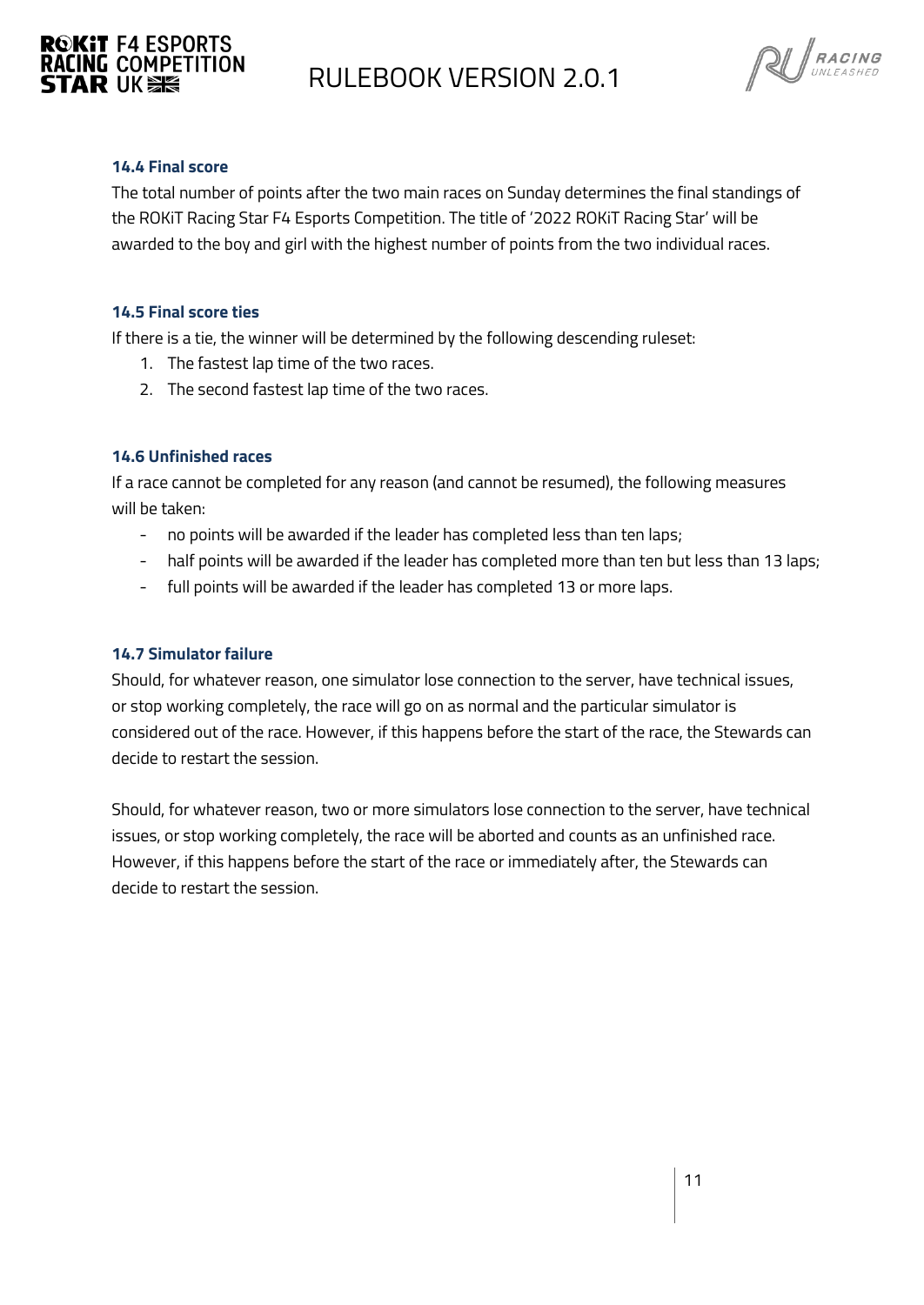



#### <span id="page-11-0"></span>**14.8 Race day timetable**

| Saturday |
|----------|
|----------|

| From  |     | To    |     |                                                    |
|-------|-----|-------|-----|----------------------------------------------------|
| 13:15 | GMT | 13:35 | GMT | Draw & Mandatory Driver briefing                   |
| 13:40 | GMT | 15:30 | GMT | Individual Training session I (30 min each)        |
| 16:00 | GMT | 17:30 | GMT | Individual Training session II (30 min each)       |
| 18:00 | GMT | 18:15 | GMT | Boys Pre-Qualifying Round 1 (first 8 competitors)  |
| 18:30 | GMT | 18:45 | GMT | Boys Pre-Qualifying Round 2 (second 8 competitors) |

#### *Sunday*

| From  |            | To    |            |                         |
|-------|------------|-------|------------|-------------------------|
| 10:30 | <b>GMT</b> | 10:45 | <b>GMT</b> | <b>Girls Qualifying</b> |
| 11:00 | <b>GMT</b> | 11:30 | <b>GMT</b> | Girls Race 1            |
| 11:45 | <b>GMT</b> | 12:15 | GMT        | Girls Race 2            |
| 14:30 | <b>GMT</b> | 14:45 | <b>GMT</b> | <b>Boys Qualifying</b>  |
| 15:00 | <b>GMT</b> | 15:30 | <b>GMT</b> | Boys Race 1             |
| 15:45 | <b>GMT</b> | 16:15 | GMT        | Boys Race 2             |

#### <span id="page-11-1"></span>**14.9 Mandatory drivers briefing**

The mandatory driver briefings will be held on-site by Racing Unleashed staff according to the race day schedule. Any competitor not participating in the drivers' briefing will be disqualified from future races.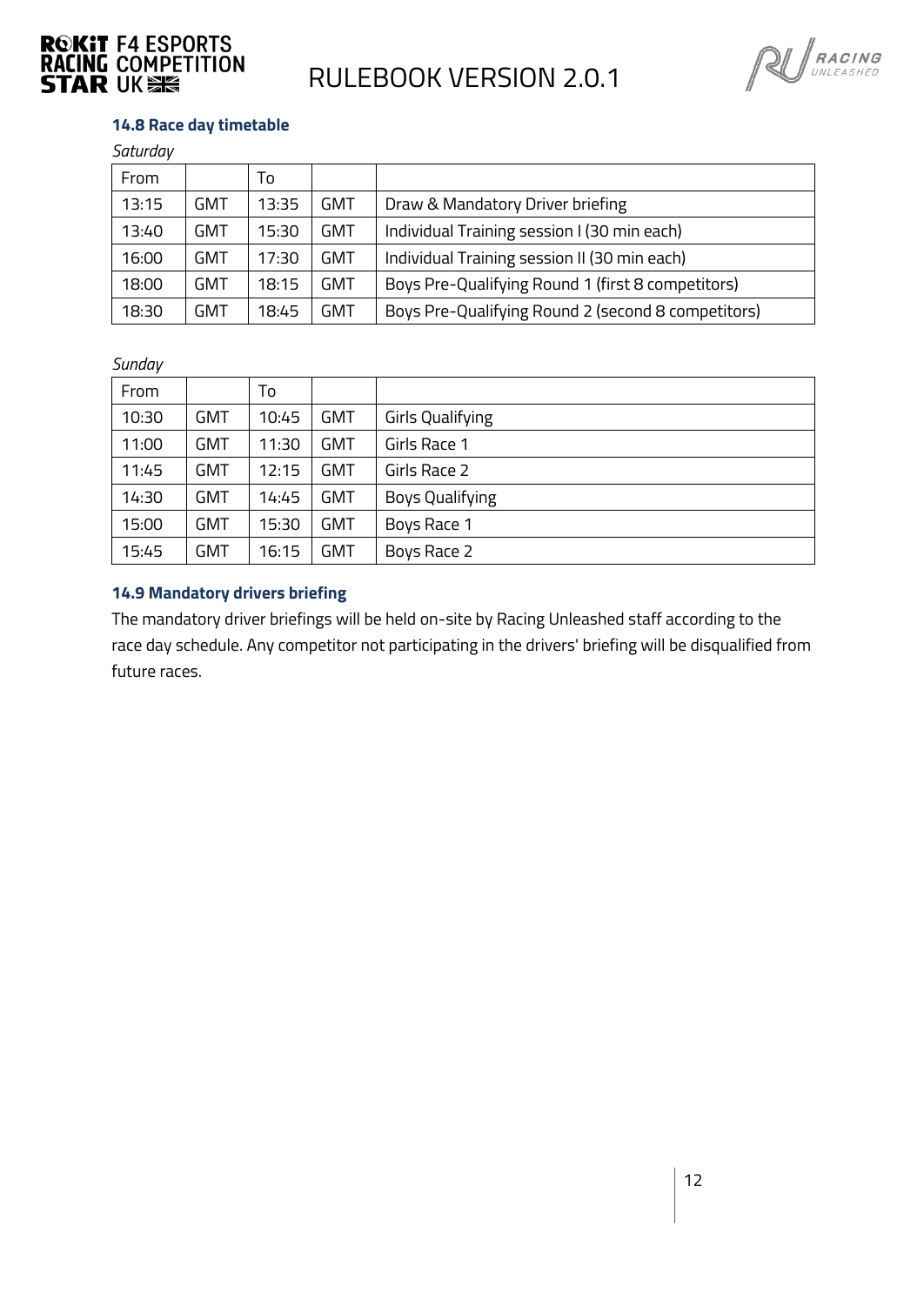



#### <span id="page-12-0"></span>**15.0 Settings**

#### <span id="page-12-1"></span>**15.1 Simulator Settings**

| <b>Difficulty</b>    | Mode 2  |
|----------------------|---------|
| <b>ABS</b>           | Level 0 |
| <b>TCS</b>           | Level 0 |
| <b>Break Balance</b> | Level 5 |

If the steering wheel position and the tire position doesn't match, the competitors can reset to default by pressing both gearshifts at the same time for 1-2 seconds.

| <b>Difficulty</b>                      | <b>TCS and ABS fixed</b>           |
|----------------------------------------|------------------------------------|
| <b>Automatic Clutch</b>                | Allowed                            |
| <b>Automatic Gears</b>                 | Not Allowed                        |
| <b>Reverse Start Order</b>             | No                                 |
| <b>Tyre Wear</b>                       | Off                                |
| <b>Fuel Usage</b>                      | Off                                |
| <b>Damage</b>                          | Off                                |
| <b>Flag Rules</b>                      | Visual Only                        |
| <b>Cut Rules</b>                       | In-Game Cut Detection (restrictor) |
| <b>Mandatory Pits</b>                  | No                                 |
| <b>Fixed Setup</b>                     | Yes                                |
| <b>Game Time</b>                       | 16:00                              |
| <b>Qualy-Length</b>                    | 15 minutes                         |
| Race-Length                            | 18 laps                            |
| <b>Formation Lap</b>                   | No                                 |
| <b>Type of Start</b>                   | <b>Standing</b>                    |
| <b>Track Grip</b>                      | Optimum (100%)                     |
| <b>Weather</b>                         | Clear                              |
| <b>Ambient &amp; Track Temperature</b> | $18^\circ$ / 25 $^\circ$           |
| <b>Tyre Blankets</b>                   | Allowed                            |
| <b>Allowed Tyres Out</b>               | $\overline{2}$                     |

#### <span id="page-12-2"></span>**15.2 Server settings**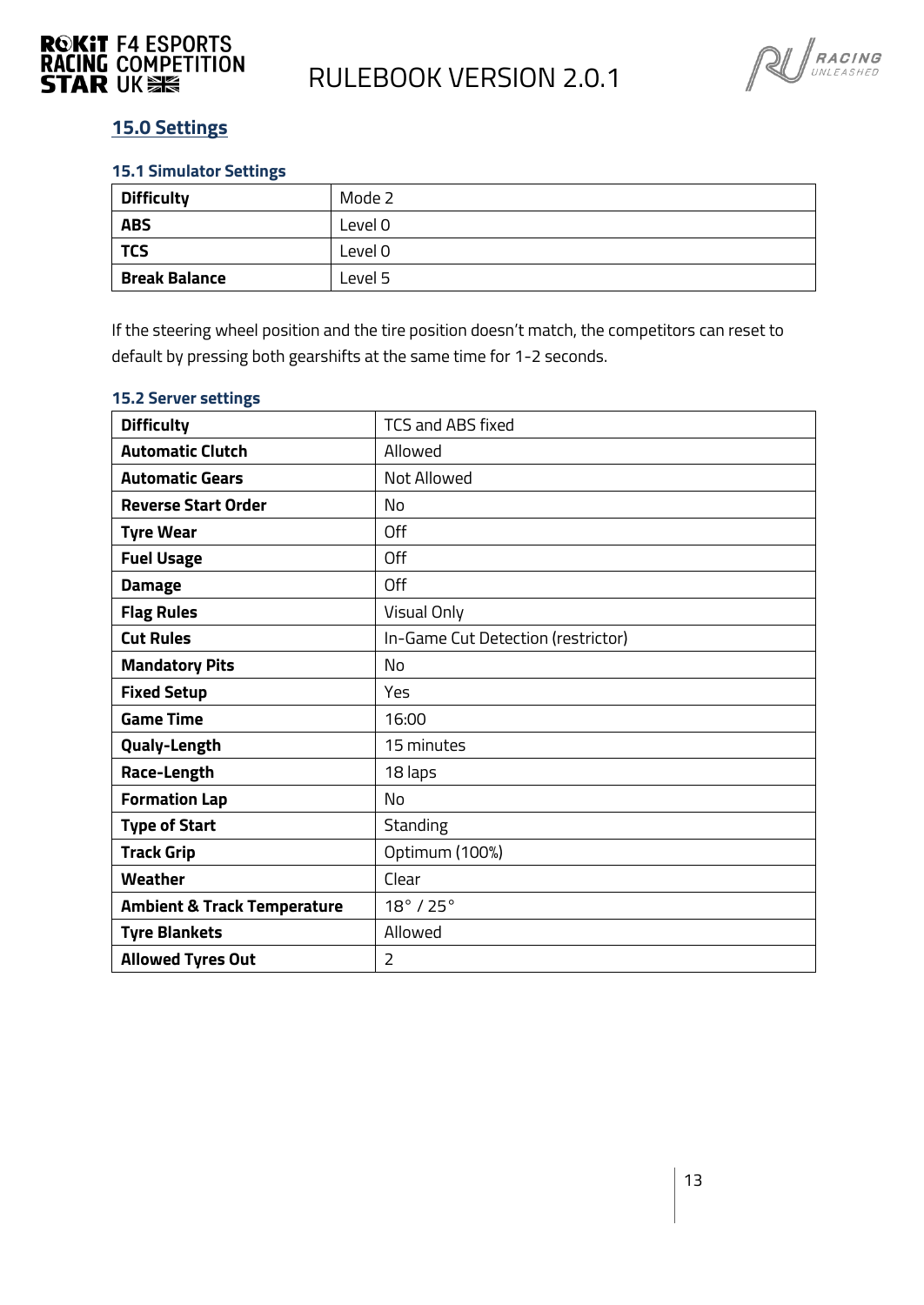## **RACING COMPETITION**<br>STAR IIK SE



#### <span id="page-13-0"></span>**16.0 Prizes**

**ROKIT F4 ESPORTS** 

The 2022 ROKiT Racing Star F4 Esports Champions, one boy and one girl, will be awarded professional driver training from the UK's motorsports governing body, Motorsport UK, to prepare them for a FIA license to drive for the 2023 ROKiT Formula 4 Racing Star Team and race in the 2023 British F4 Championship.

For a complete overview of the prizes, visi[t https://www.racingstar.com/prizes/.](https://www.racingstar.com/prizes/) 

#### <span id="page-13-1"></span>**17.0 Incidents and Penalties**

#### <span id="page-13-2"></span>**17.1 Start**

Jumpstarts are possible. If a competitor does a jumpstart, he or she will automatically be handed a drive-thru penalty. This penalty must be served within the first three laps. However, if there is a gross violation of the start, the stewards can also disqualify a participant immediately.

#### <span id="page-13-3"></span>**17.2 First lap**

To avoid a chaotic first lap, all penalties handed out regarding infringements during the first lap will be doubled. In addition to the dangers of a close field of cars, during the first lap the breaks and tires of the cars are relatively cold. The competitors must pay attention to this fact.

#### <span id="page-13-4"></span>**17.3 End of the Race**

After the end of the race all cars must return to the pits in a proper manner. This means that the competitors are not allowed to leave the track or the simulator early or perform any unnecessary manoeuvres.

#### <span id="page-13-5"></span>**17.4 Track limits**

The track limits must always be respected. If participants leave the track and gain an advantage, automated penalties are activated. The system will allow less air inflow to the car for one lap (60% restrictor). Three warnings for track violations will be given before an automatic penalty applies. However, if any competitor conducts a gross violation of the track limits, the stewards can hand out additional penalties.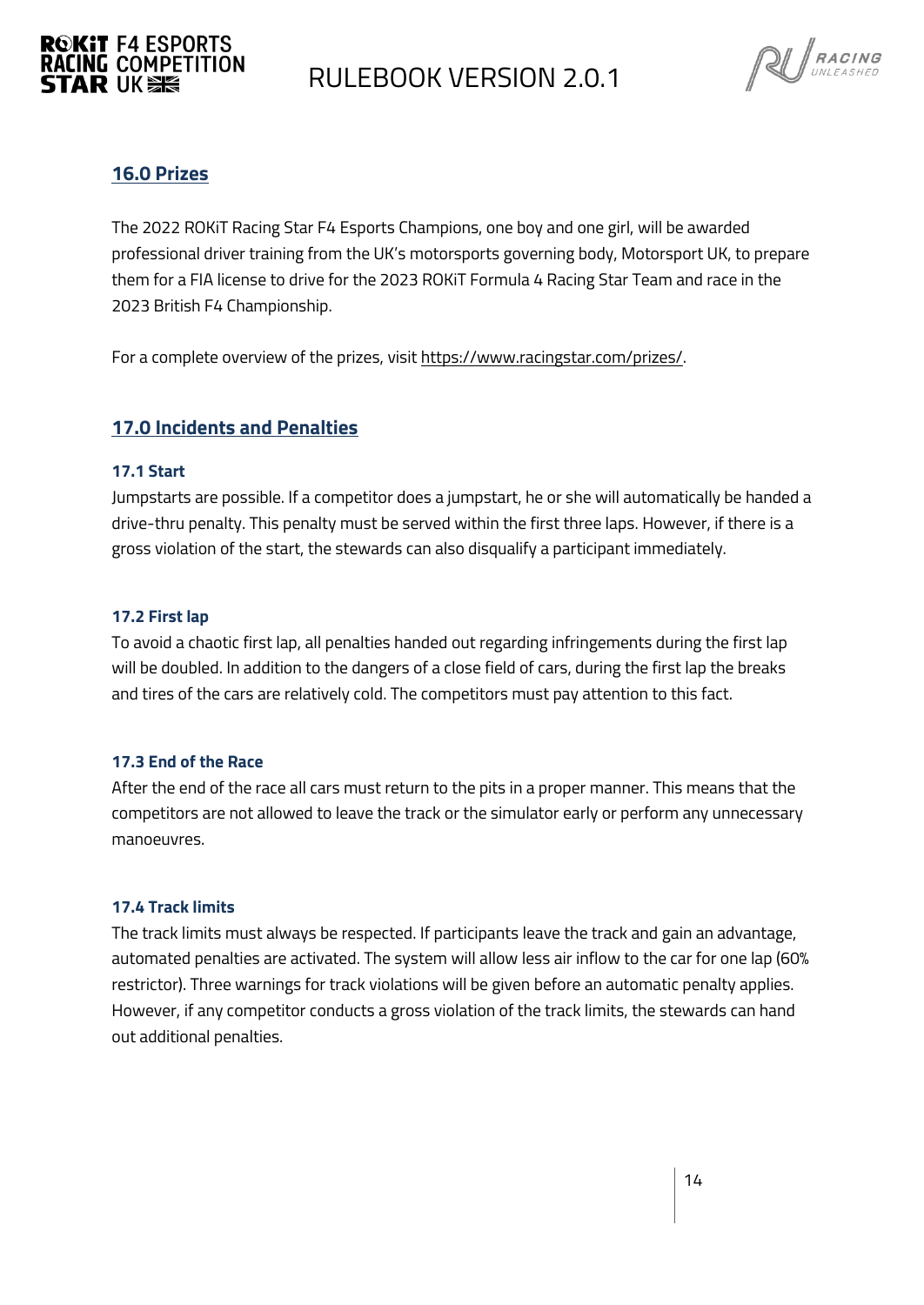



#### <span id="page-14-0"></span>**17.5 Reporting Incidents**

#### *17.5.1 Report procedure*

For all communication during the race, the competitors are asked to use their "Talk" button on the steering wheel. Whenever this button is pressed, the competitors will be moved into a waiting queue to talk to race control. Each talking request will be handled separately and the drivers can place protests or ask questions. However, no discussion regarding penalties or other decisions will be made via radio. Competitors only can place requests regarding decisions immediately after the race, to the staff on site.

#### *17.5.2 Rules for reports*

You can only report incidents that have affected your race. Reporting scenes unrelated to your race is not allowed and will be ignored.

#### *17.5.3 Deadline for reports*

Incident reports must be provided directly after the race. The deadline for reports is within 10 minutes after the race ends.

#### *17.5.4 Appealing penalties*

Appealing penalties after the fact is not possible.

#### *17.5.5 Conduct with report and defence statements*

Any reports that contain disrespectful or discriminatory comments towards the Staff, race direction or other competitors will be ignored, and the offender will be excluded from future events.

#### *17.5.6 Incident review format*

Incidents will be investigated during, as well as after the race and after the end of the report deadline. Decisions will be communicated to the competitors directly by the Staff on site.

#### <span id="page-14-1"></span>**17.6 Penalties**

The following penalties are to be enforced at the steward's discretion. They know that every incident is unique and, as a result, cannot be necessarily categorized. The following is not a complete set of infractions.

*17.6.1 Introduction to penalties and special definition*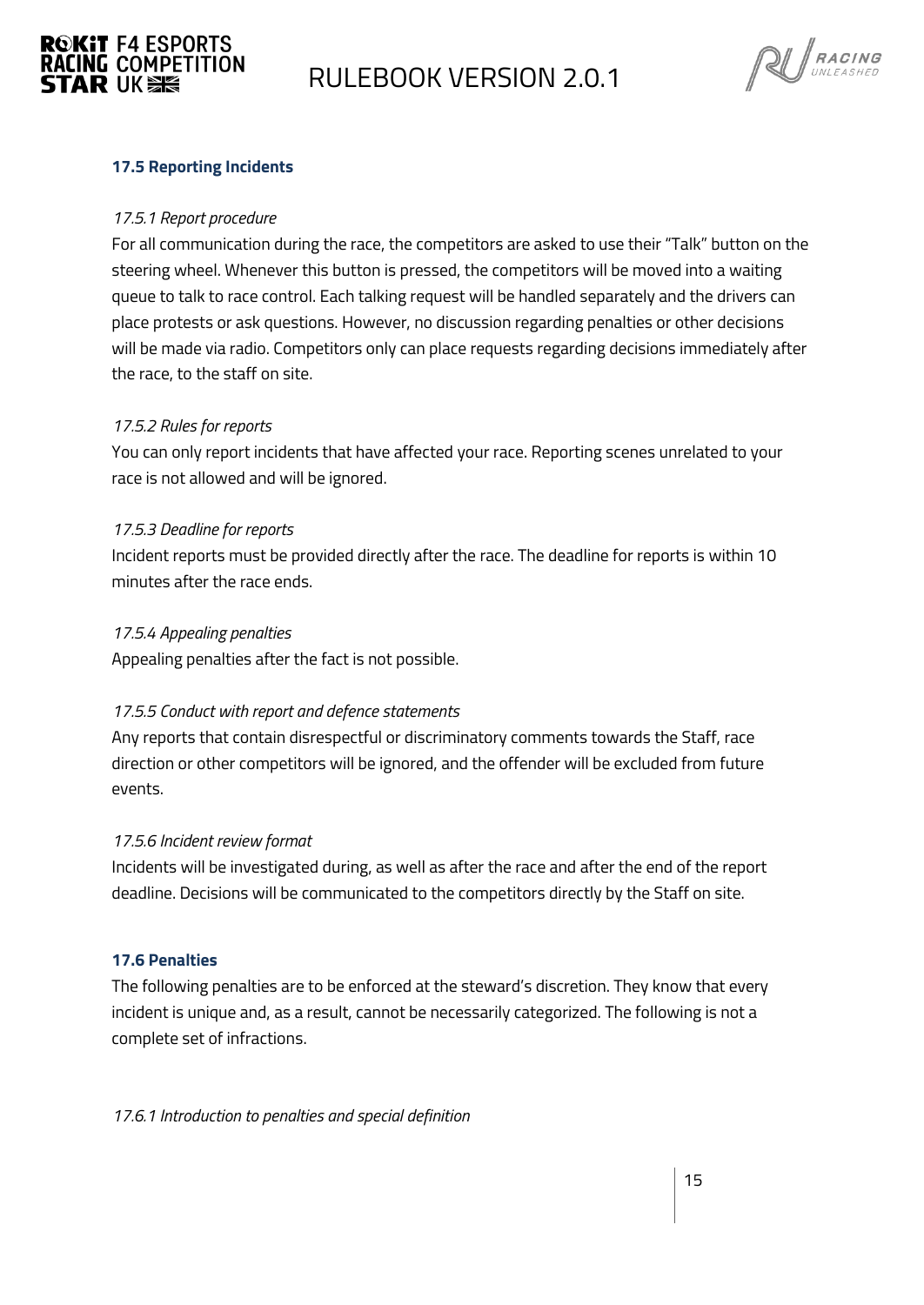# **ROKIT F4 ESPORTS**

## **RACING COMPETITION FOR ALLEBOOK VERSION 2.0.1**

 $\mathbb{Q}$  RACING

In this competition, you can receive direct penalties during the sessions as well as time penalties. Based on the stewards' experience in the past years, they will be closely looking into causing collisions, dive bombs and unsafe re-joins of the track after an incident.

#### *17.6.2 Definition of Incidents*

"Incident" means any occurrence or series of occurrences involving one or more drivers, or any action by any driver, which is reported to the stewards by other drivers, which includes (but is not limited to):

- Causing a collision
- Forcing a driver off the track
- Dangerous driving
- Moving under breaking
- Unsporting behaviour
- Reckless driving
- Exceeding track limits
- Unsafe re-join of the track

#### *Unsafe re-join*

An unsafe re-join is defined as any return to the racing surface or racing line in an unsafe manner causing contact or further incidents with other drivers.

#### *Moving under Braking*

Moving under braking is defined as the act of changing direction in a braking zone as a reaction to another driver pulling alongside or as an attempt to block a committed passing manoeuvre. The defending driver must offer racing space and not make any reactive changes of direction. However, proactive moves are allowed, i.e., closing the door before the attacking drivers commits to going for the gap, not after.

#### *Forcing another driver off the track*

Forcing another driver off track means using your car to move an opponent's car outside the circuit. This could mean on the outside (i.e. under braking or corner exit), on the inside (i.e. forcing to cut an apex and risk a slowdown), or on a straight.

#### *Track limits*

Track limits are defined as having two wheels on or within the circuit markings (usually, but not limited to, white or yellow lines). Curbs do count as track. This does not override the in-game automatic track limits detection system by Assetto Corsa.

#### *Overtaking outside of track limits*

Overtaking outside of track limits means gaining a position whilst being outside of track limits.